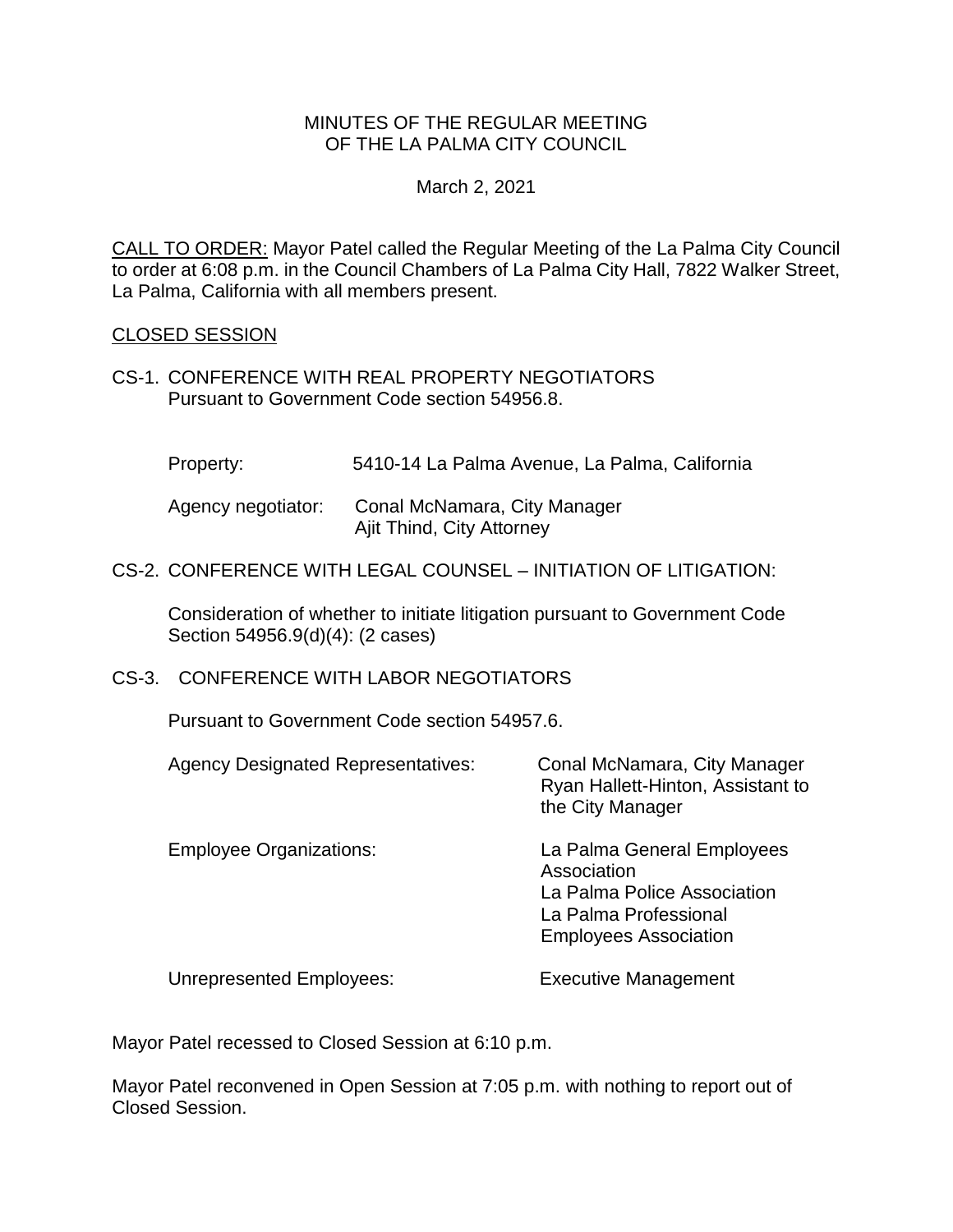| PLEDGE OF ALLEGIANCE:    | Council Member Waldman                                                                                                                                                                                                                                                                           |
|--------------------------|--------------------------------------------------------------------------------------------------------------------------------------------------------------------------------------------------------------------------------------------------------------------------------------------------|
| INVOCATION:              | Pastor Jim Riggan, La Palma Christian Center                                                                                                                                                                                                                                                     |
| <u>ROLL CALL:</u>        | <b>Council and Commission Members</b>                                                                                                                                                                                                                                                            |
| Council Members present: | Council Member Baker, Council Member Goodman,<br>Mayor Patel, Mayor Pro Tem Steggell, and Council<br>Member Waldman                                                                                                                                                                              |
| Council Members absent:  | None                                                                                                                                                                                                                                                                                             |
| City Officials present:  | Conal McNamara, City Manager<br>Ajit Thind, City Attorney<br>Mike Belknap, Community Services Director<br>Ryan Hallett-Hinton, Assistant to the City Manager<br>Scott Hutter, Planning Manager<br>Terry Kim, Police Chief<br>Mike Matsumoto, Financial Consultant<br>Kimberly Kenney, City Clerk |

## **[PRESENTATIONS](https://lapalma.granicus.com/MediaPlayer.php?view_id=&clip_id=1257&meta_id=168722)**

None Scheduled.

#### [ORAL COMMUNICATIONS](https://lapalma.granicus.com/MediaPlayer.php?view_id=&clip_id=1257&meta_id=168723)

City Clerk Kenney noted that the City Clerk's office has received Oral Comments via email as follows:

Hamid Mansoor, an outreach director of Ahmadiyya Muslim Community Los Angeles, wished to address the City Council regarding this Muslim Community founded in 1889.

The City Clerk closed by stating that a copy of the full email is being provided to the City Council and the City Clerk will keep a copy on file, and note it in the minutes.

[RECESS THE CITY COUNCIL AND CONVENE AS THE CITY OF LA PALMA AS](https://lapalma.granicus.com/MediaPlayer.php?view_id=&clip_id=1257&meta_id=168724)  [SUCCESSOR AGENCY TO THE DISSOLVED COMMUNITY DEVELOPMENT](https://lapalma.granicus.com/MediaPlayer.php?view_id=&clip_id=1257&meta_id=168724)  [COMMISSION AT 7:14 P.M.](https://lapalma.granicus.com/MediaPlayer.php?view_id=&clip_id=1257&meta_id=168724)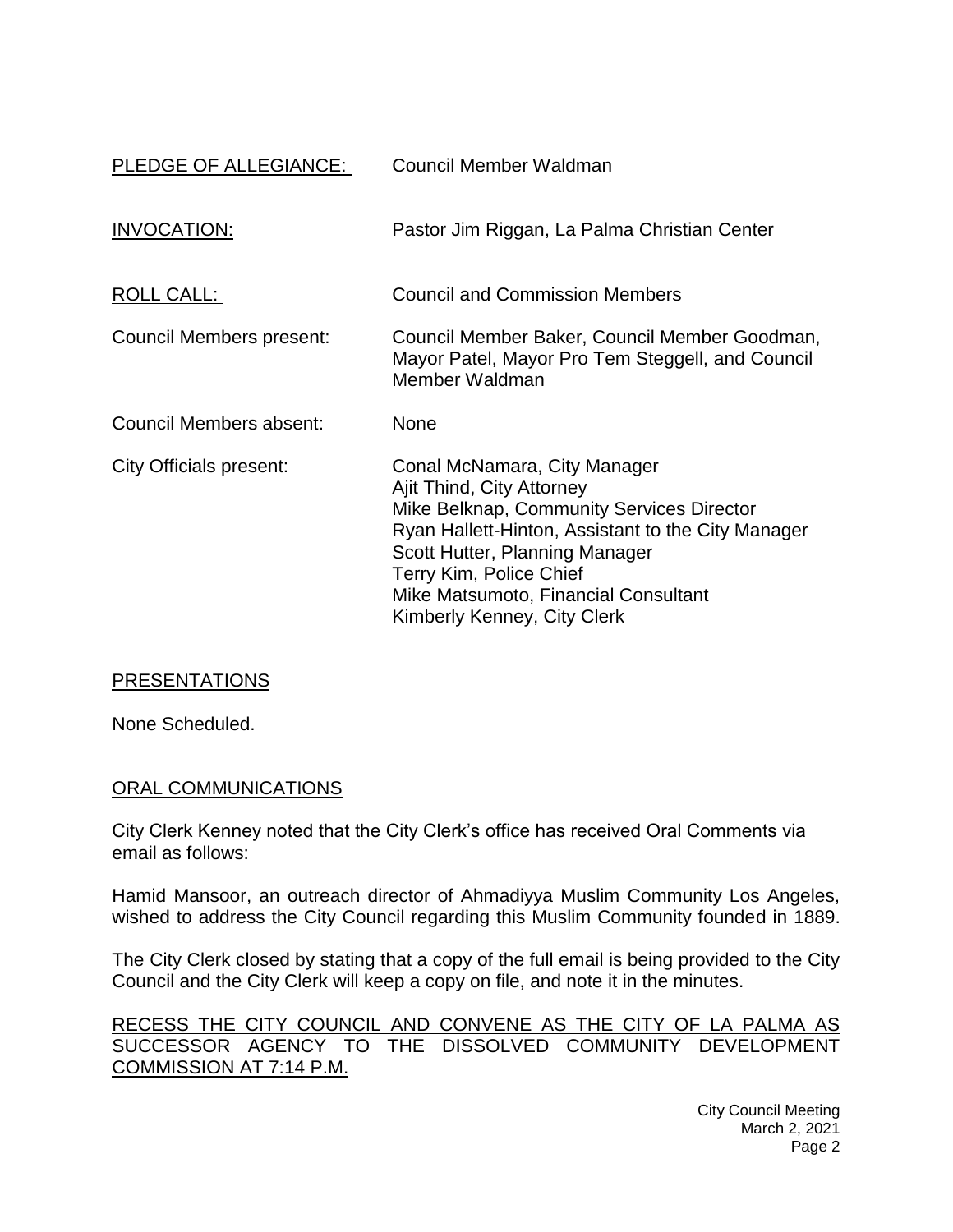[City Clerk Kenney stated, "The City Council will now recess and convene as the](https://lapalma.granicus.com/MediaPlayer.php?view_id=&clip_id=1257&meta_id=168725)  [Successor Agency to the Dissolved Community Development Commission of the City of](https://lapalma.granicus.com/MediaPlayer.php?view_id=&clip_id=1257&meta_id=168725)  La Palma. [Members of the La Palma City Council receive no compensation or stipend](https://lapalma.granicus.com/MediaPlayer.php?view_id=&clip_id=1257&meta_id=168725)  [as a result of convening or participating in either the Successor Agency or otherwise as](https://lapalma.granicus.com/MediaPlayer.php?view_id=&clip_id=1257&meta_id=168725)  [serving as members of the Successor Agency."](https://lapalma.granicus.com/MediaPlayer.php?view_id=&clip_id=1257&meta_id=168725)

## [CONSENT CALENDAR](https://lapalma.granicus.com/MediaPlayer.php?view_id=&clip_id=1257&meta_id=168726)

A. Approval of Successor Agency Minutes

Minutes of the February 2, 2021, Regular Meeting of the Successor Agency.

B. Successor Agency Register of Demands

Resolution No. SA 2021-03 approving the Register of Demands for February 16, 2021, and March 2, 2021.

Council Member Goodman made a motion to approve Consent Calendar items A and B.

The motion was seconded by Council Member Waldman and carried on the following vote:

> AYES: Council Member Baker, Council Member Goodman, Mayor Patel, Mayor Pro Tem Steggell, and Council Member Waldman

NOES: None

PUBLIC HEARINGS

None.

## REGULAR ITEMS

None.

#### [ADJOURN THE CITY OF LA PALMA AS SUCCESSOR AGENCY TO THE DISSOLVED](https://lapalma.granicus.com/MediaPlayer.php?view_id=&clip_id=1257&meta_id=168731)  [COMMUNITY DEVELOPMENT COMMISSION AND RECONVENE THE CITY COUNCIL](https://lapalma.granicus.com/MediaPlayer.php?view_id=&clip_id=1257&meta_id=168731)  [AT 7:17 P.M.](https://lapalma.granicus.com/MediaPlayer.php?view_id=&clip_id=1257&meta_id=168731)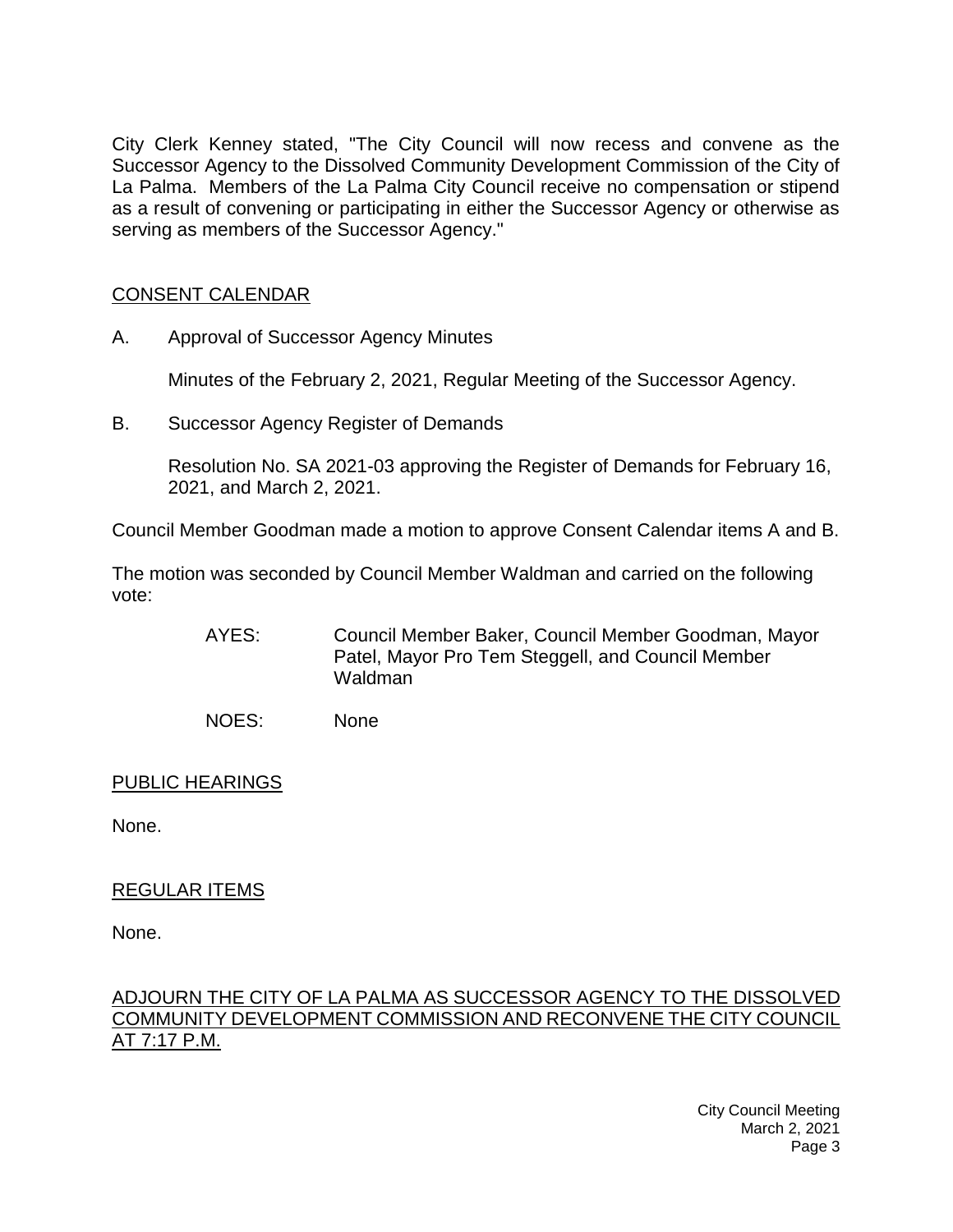## [CONSENT CALENDAR](https://lapalma.granicus.com/MediaPlayer.php?view_id=&clip_id=1257&meta_id=168733)

1. Waive the Reading of All Ordinances

Waive the reading of all Ordinances in their entirety and read by title only.

2. Approval of Council Minutes

Minutes of the January 12, 2021, Special Meeting, and February 2, 2021, Regular Meeting of the City Council.

3. Approval of Register of Demands

Resolution No. 2021-06 approving the Register of Demands for February 16, 2021, and March 2, 2021.

4. Spectrum Service Agreement for Internet at City Facilities

Authorize the City Manager to execute the attached three-year agreement with Spectrum for internet at City facilities, including City Hall, Community Center, Police Department, Public Wi-Fi, and the City Yard.

- 8. General Plan, Housing Element, and Housing Successor Annual Progress Reports
	- a) Receive and file the 2020 General Plan Annual Progress Report, 2020 Housing Element Annual Progress Report, and the Fiscal Year 2019-20 Housing Successor Annual Report; and,
	- b) Direct the Community Development Department to:
		- 1) Transmit the 2020 General Plan Annual Progress Report to the Governor's Office of Planning and Research (OPR) and the California State Department of Housing and Community Development (HCD); and,
		- 2) Transmit the 2020 Housing Element Annual Progress Report via emails to the Governor's Office of Planning and Research (OPR) and the California State Department of Housing and Community Development (HCD); and,
		- 3) Transmit the Fiscal Year 2019-20 Housing Successor Annual Report via email to the California State Department of Housing and Community Development (HCD) and make it available on the City's website.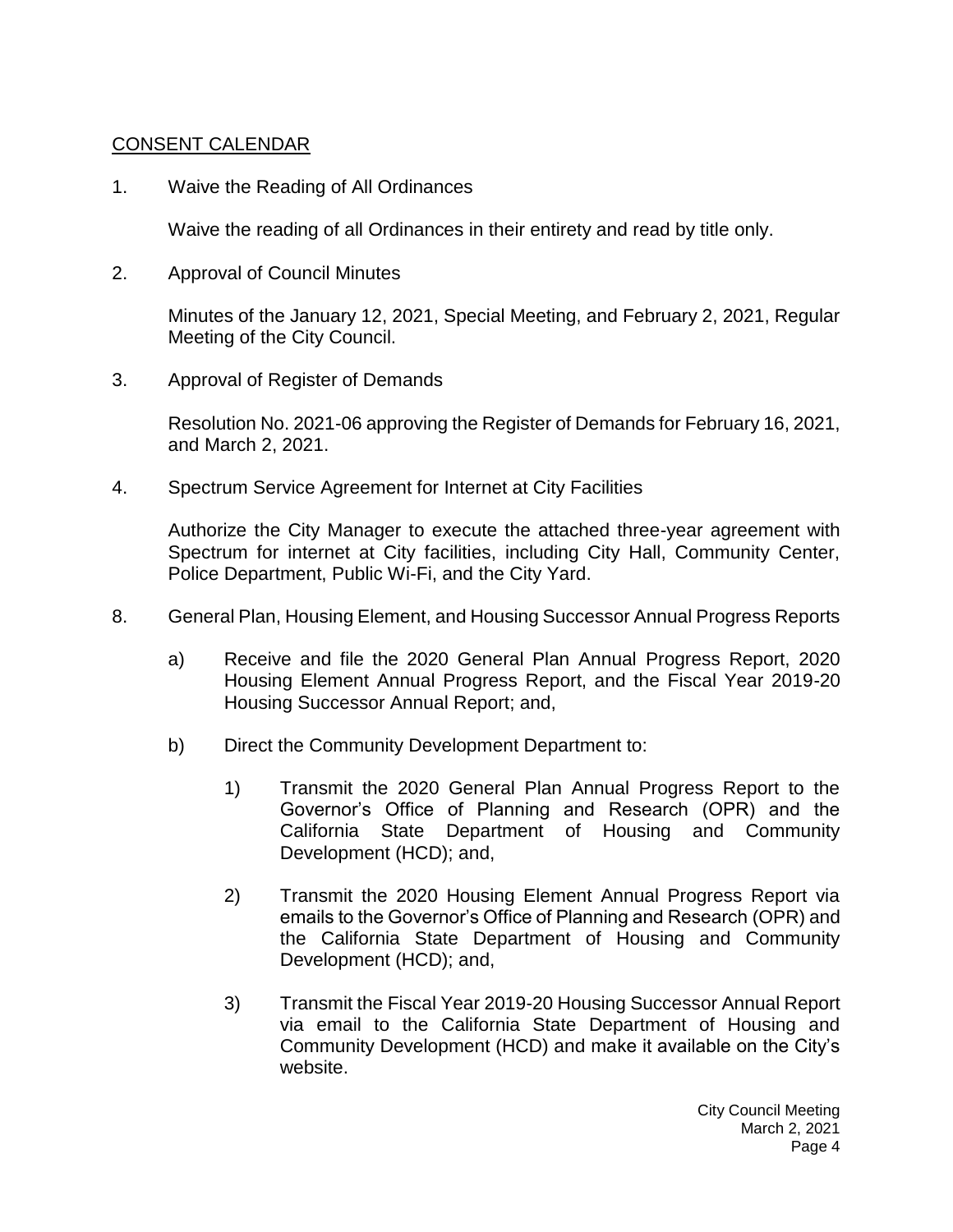9. First Amendment to City Manager Employment Agreement

Approve the First Amendment to Employment Agreement between the City and City Manager.

10. Resolution Amending the time of the City Council's Regular Meetings

Resolution No. 2021-07 amending the City's Council's Regular Meeting Schedule to begin at 6:30 p.m., with Closed Session to occur prior to the meeting.

11. COVID-19 Update/Implications for Upcoming City Events

Receive and file the report.

Council Member Goodman made a motion to approve Consent Calendar Items 1 through 4, and 8 through 11.

The motion was seconded by Council Member Baker and carried on the following vote:

AYES: Council Member Baker, Council Member Goodman, Mayor Patel, Mayor Pro Tem Steggell, and Council Member Waldman

NOES: None

## ITEMS PULLED FROM CONSENT CALENDAR

5. [Award a Professional Services Agreement to Wildan Financial Services to Prepare](https://lapalma.granicus.com/MediaPlayer.php?view_id=&clip_id=1257&meta_id=168738)  [a Water and Sewer Rate Study](https://lapalma.granicus.com/MediaPlayer.php?view_id=&clip_id=1257&meta_id=168738)

Award a professional services agreement an amount of not to exceed \$44,000 to Wildan Financial Services to complete the Water and Sewer Rate Study

Mayor Patel requested to have the item pulled from the Consent Calendar so that Community Services Director Belknap can give a brief presentation on the Item. Mayor Patel clarified that the funds for this project are coming from the Water Fund and not the General Fund.

6. [Award of Contract to J.A. Salazar Construction & Supply Group for the Water Main](https://lapalma.granicus.com/MediaPlayer.php?view_id=&clip_id=1257&meta_id=168739)  [Interconnect Project \(Thelma Avenue\), City Project No. 21-WTR-02](https://lapalma.granicus.com/MediaPlayer.php?view_id=&clip_id=1257&meta_id=168739)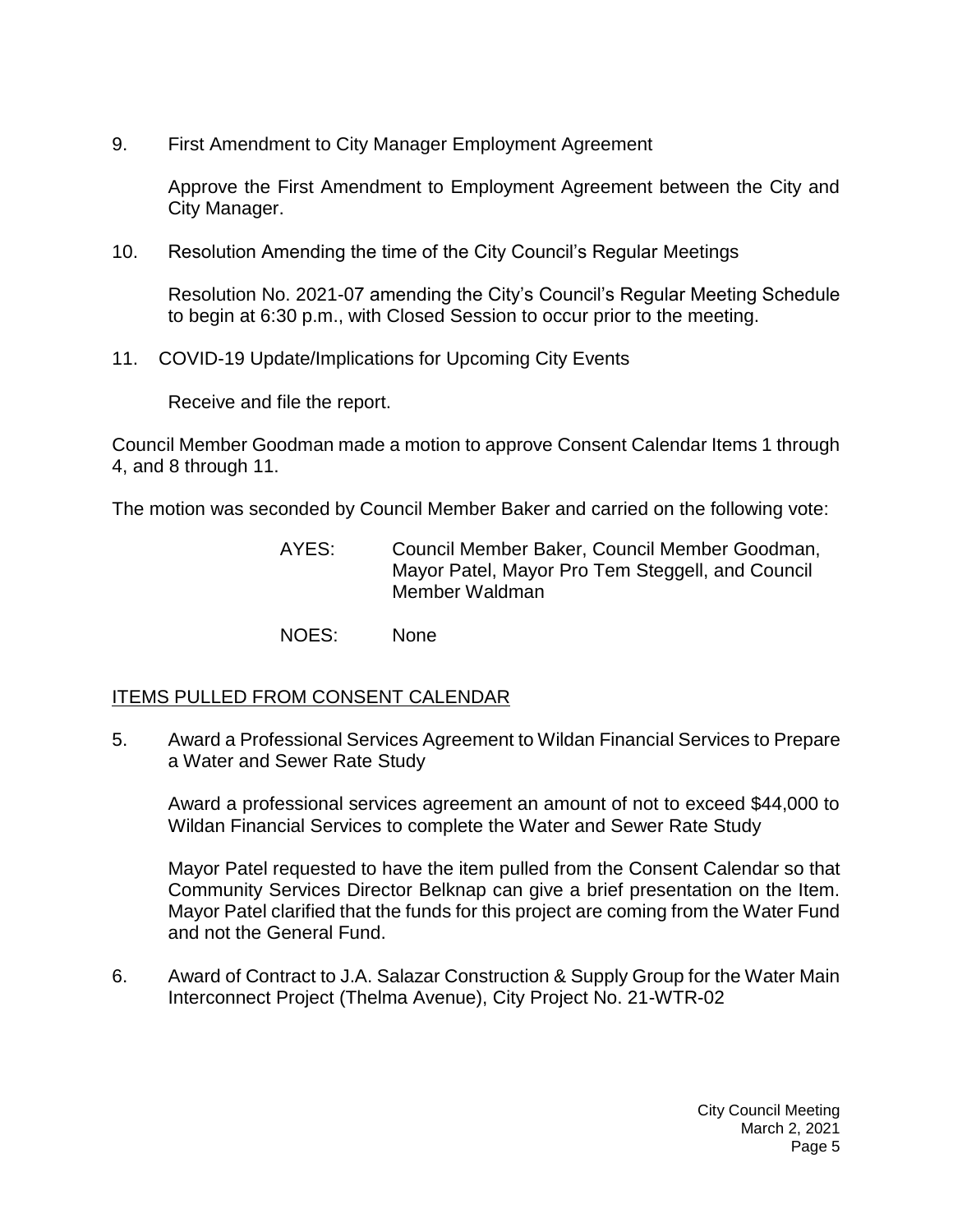- a) Approve Award of Contract in the Amount of \$434,550 to J.A. Salazar Construction & Supply Group for the Water Main Interconnect Project (Thelma Avenue), City Project No. 21-WTR-02.
- b) Authorize additional project funding in the amount of \$56,225 from the Water Capital Reserve Fund.

Mayor Patel requested to have the item pulled from the Consent Calendar so that Community Services Director Belknap can give a brief presentation on the Item. Mayor Patel clarified that the funds for this project are coming from the Water Fund and not the General Fund.

Discussion ensued regarding tying this project in with the interconnect with Cerritos; that the bid for the Cerritos project came in higher and now have to postpone to next year; inquiring about a status update on the water project for reclaimed water from Cerritos; and that the reclaimed water pipe is a long term goal for the City and ideally will be added to the Del Amo Bridge project.

7. [Award of Contract to General Pump Company for the Walker Well Rehabilitation](https://lapalma.granicus.com/MediaPlayer.php?view_id=&clip_id=1257&meta_id=168742)  [Project, City Project No. 21-WTR-03](https://lapalma.granicus.com/MediaPlayer.php?view_id=&clip_id=1257&meta_id=168742)

Award a Contract in the amount of \$136,820 to General Pump Company for the Walker Well Rehabilitation Project, City Project No. 21-WTR-03.

Mayor Patel requested to have the item pulled from the Consent Calendar so that Community Services Director Belknap can give a brief presentation on the Item. Mayor Patel clarified that the funds for this project are coming from the Water Fund and not the General Fund.

Council Member Waldman made a motion to approve Consent Calendar Items 5 through 7.

The motion was seconded by Council Member Baker and carried on the following vote:

- AYES: Council Member Baker, Council Member Goodman, Mayor Patel, Mayor Pro Tem Steggell, and Council Member Waldman
- NOES: None

#### PUBLIC HEARINGS

None Scheduled.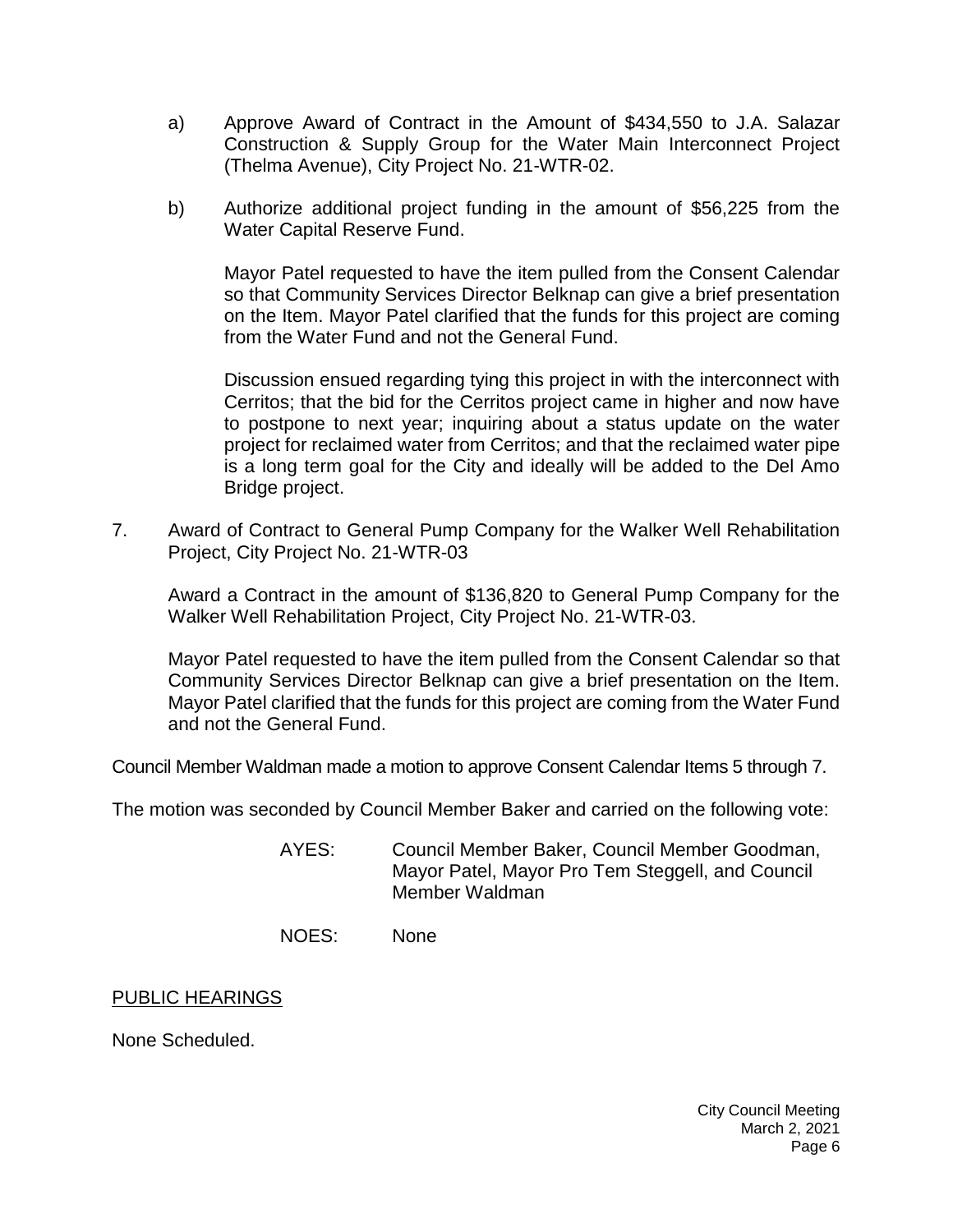## [REGULAR ITEMS](https://lapalma.granicus.com/MediaPlayer.php?view_id=&clip_id=1257&meta_id=168753)

12. [Consideration of Supporting Assembly Bill 420 \(AB 420\)](https://lapalma.granicus.com/MediaPlayer.php?view_id=&clip_id=1257&meta_id=168754)

Assistant to the City Manager Hallett-Hinton gave the Staff Report.

Direct staff to send a letter supporting Assembly Bill 420 (AB 420).

Public Input:

No members of the public wished to speak.

Council Comments and Questions:

Discussion ensued regarding support for opening up the economy.

Council Member Waldman made a motion to direct staff to send a letter Supporting Assembly Bill 420 (AB 420).

The motion was seconded by Council Member Goodman and carried on the following vote:

- AYES: Council Member Baker, Council Member Goodman, Mayor Patel, Mayor Pro Tem Steggell, and Council Member Waldman
- NOES: None
- 13. [Lease discussions for City property located at 5410-14 La Palma Avenue, La](https://lapalma.granicus.com/MediaPlayer.php?view_id=&clip_id=1257&meta_id=168755)  [Palma, California \(Elite Taekwondo Center, Inc.\)](https://lapalma.granicus.com/MediaPlayer.php?view_id=&clip_id=1257&meta_id=168755)

Assistant to the City Manager Hallett-Hinton gave the Staff Report.

Provide direction to staff regarding leasing options for City property located at 5410-14 La Palma Avenue.

Public Input:

No members of the public wished to speak.

Council Member Comments and Questions:

Discussion ensued regarding support to keep a tenant in location until a new tenant is designated; support for the existing tenant; and clarification that City Council is

> City Council Meeting March 2, 2021 Page 7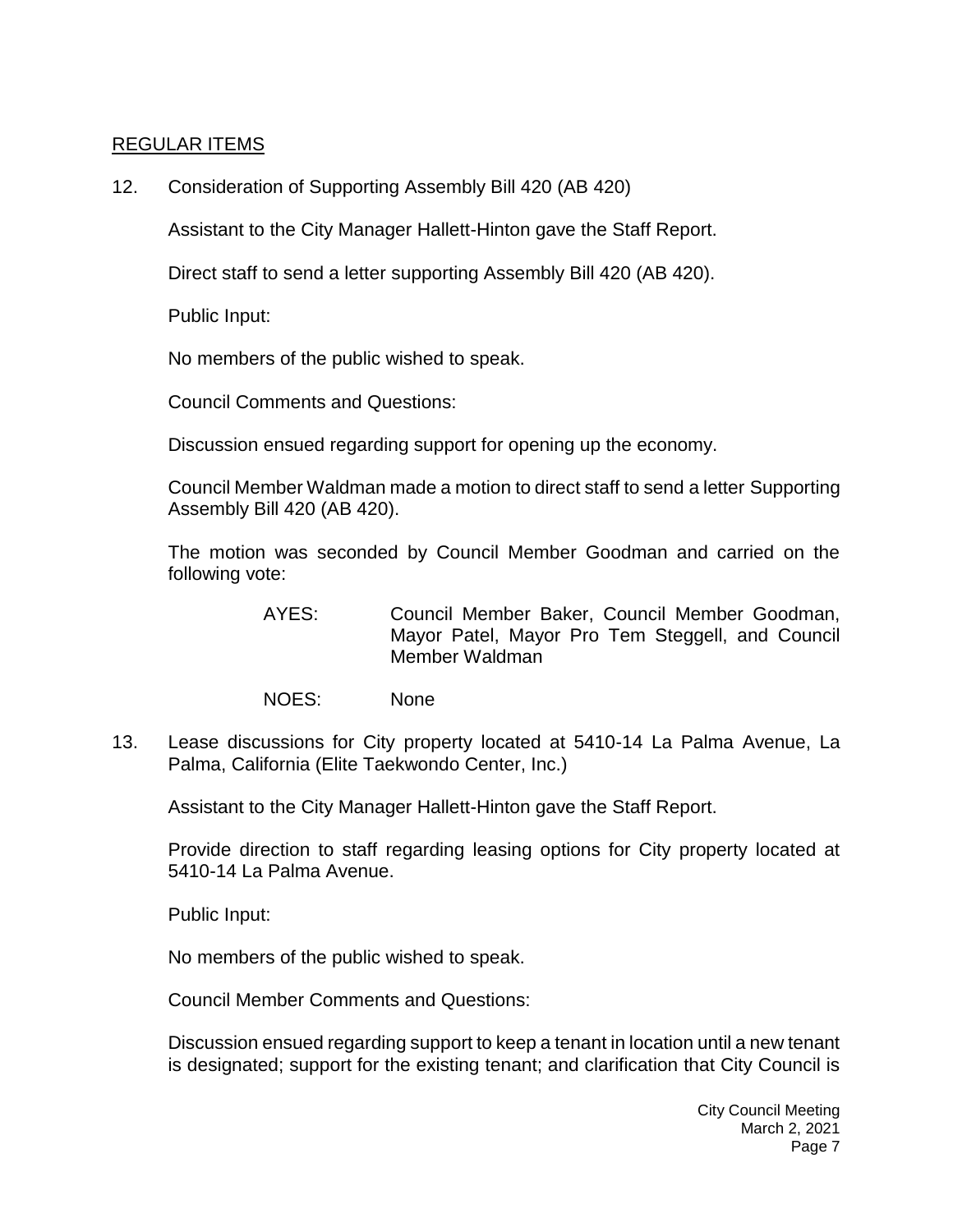directing Staff to continue a month to month lease agreement until a new tenant is designated.

Council Member Baker made a motion to continue the Lease including the CAM Charges with other necessary expenses for the current tenant for City property located at 5410-14 La Palma Avenue, La Palma, California (Elite Taekwondo Center, Inc.), until a new tenant has been designated.

The motion was seconded by Council Member Waldman and carried on the following vote:

- AYES: Council Member Baker, Council Member Goodman, Mayor Patel, Mayor Pro Tem Steggell, and Council Member Waldman
- NOES: None
- 14. [Mid-Year Budget Adjustments Fiscal Year 2020-21](https://lapalma.granicus.com/MediaPlayer.php?view_id=&clip_id=1257&meta_id=168756)

Resolution No. 2021-08 amending the Fiscal Year 2020-21 Budget to adjust certain revenue budgets.

City Manager McNamara introduced the Item. Financial Consultant Matsumoto gave the Staff Report.

Council Member Comments and Questions:

Discussion ensued regarding clarification of the projects using COR Funds; that the median project is the largest of the COR Funded projects; that the additional funding request for tree trimming in the Southern California Edison (SCE) Right-Of-Way (ROW) is the result of a request from SCE as we lease that property; that the City is responsible for the tree trimming as part of the lease agreement as SCE designed it; that the increase in janitorial costs is a result of additional cleaning for COVID-19 and a minimum wage adjustment; that Staff will go back out to bid for janitorial services this Spring; and that CARES Money was used for the HVAC Rehabilitation.

Public Input:

No members of the public wished to speak.

Council Member Goodman made a motion to approve the Mid-Year Budget Adjustments Fiscal Year 2020-21.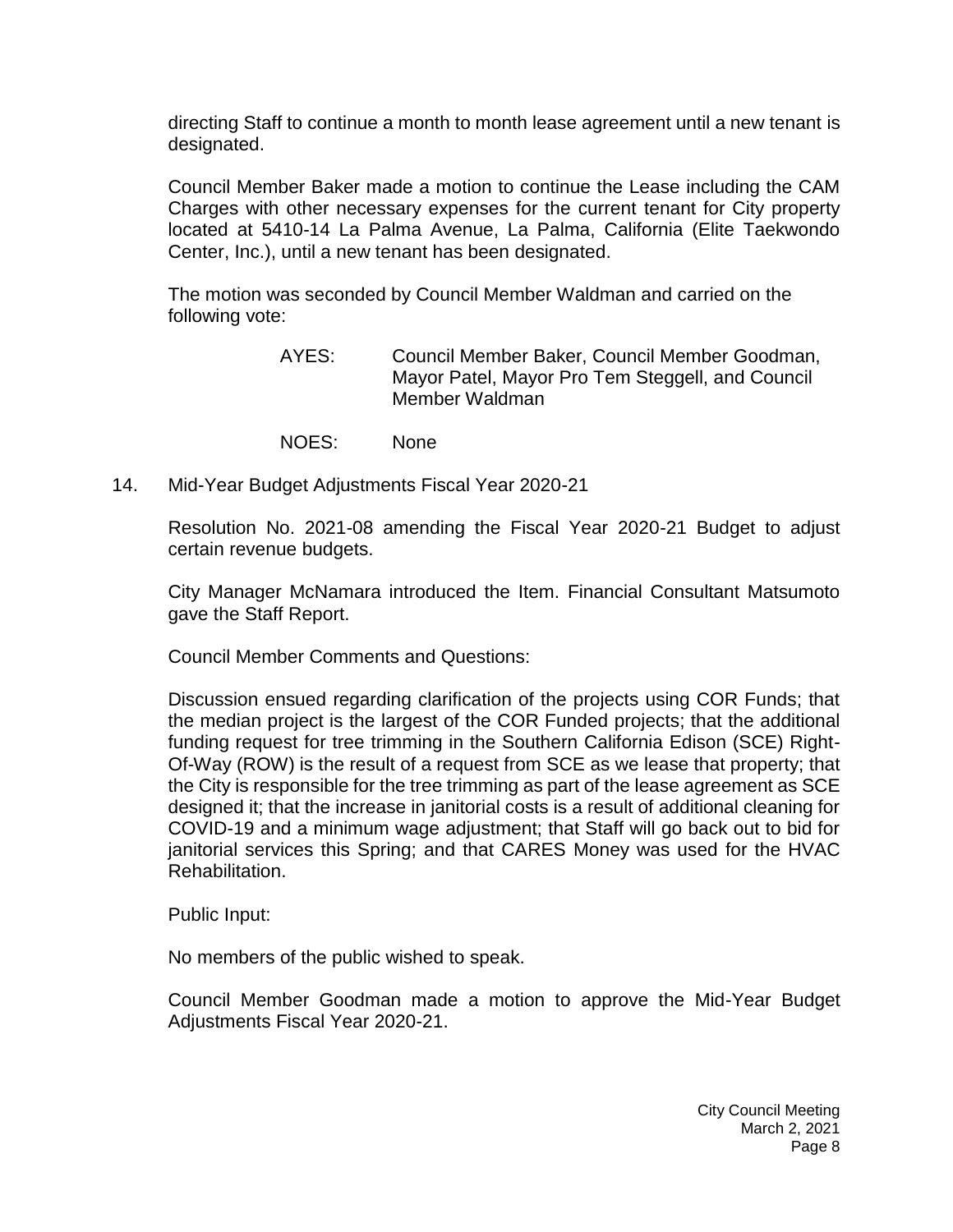The motion was seconded by Council Member Waldman and carried on the following vote:

- AYES: Council Member Baker, Council Member Goodman, Mayor Patel, Mayor Pro Tem Steggell, and Council Member Waldman
- NOES: None
- 15. [Study Session: Ordinance related to the treatment of signage in the Public Right-](https://lapalma.granicus.com/MediaPlayer.php?view_id=&clip_id=1257&meta_id=168757)[Of-Way and Code of Conduct](https://lapalma.granicus.com/MediaPlayer.php?view_id=&clip_id=1257&meta_id=168757)

City Attorney Thind gave the Staff Report.

Receive the report and provide direction to staff and the City Attorney regarding the establishment of a new code of conduct and changes to the City's Sign Ordinance related to signage in the public right-of-way.

Council Comments and Questions:

Discussion ensued regarding the simplest way to address the concerns is to either prohibit or allow signs in the ROW; opposition to the large amount of political signage in the ROW during the last election; support to limit the amount of signs while not limiting the use of the tree wells in the ROW; that realtors are not familiar with the City's sign code; that prior to the Supreme Court ruling, the City was fine without having signage all in the public ROW; that having signage in the tree wells could damage the tree wells; and support to prohibit signage in the ROW tree wells.

Public Input:

City Clerk Kenney noted that the City Clerk's office has received Oral Comments via email as follows:

Gerard Goedart, a La Palma resident, addressed the City Council regarding his opposition to campaign signs in the public Right-Of-Way and his support for Staff Recommendation #1, which is a ban on the placement of signs in the City's Rightof-Way.

The City Clerk closed by stating that a copy of the full email is being provided to the City Council and the City Clerk will keep a copy on file, and note it in the minutes.

Discussion further ensued regarding support for prohibiting all signs in the Public ROW (PROW); that Cypress and Buena Park do not allow signage in their PROW;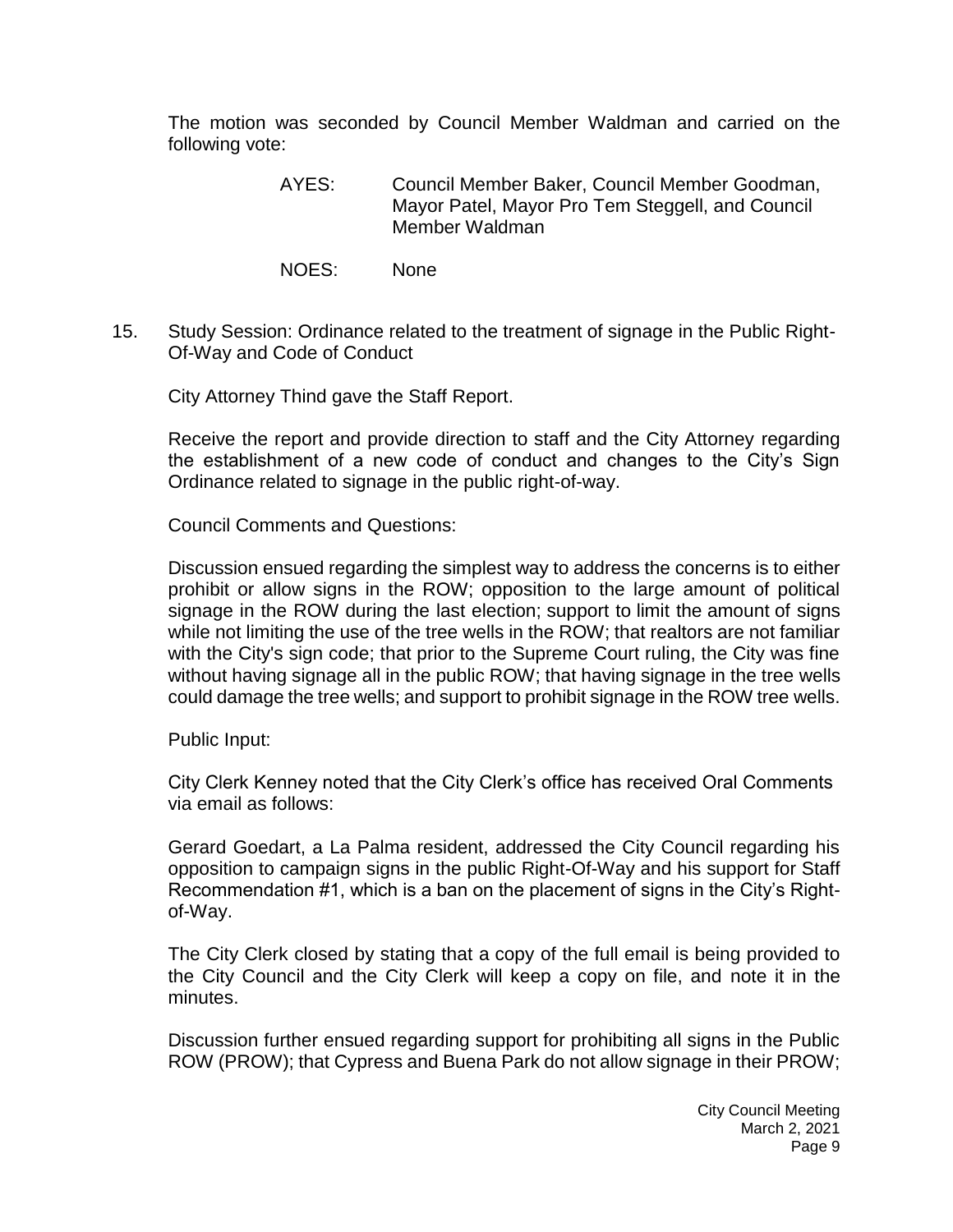that election signs can still go on private property; support for signs in the PROW, just not in the tree wells; definition of the PROW; support for a-frames in the PROW next to a tree well; that there is a potential for a-frame signage to obstruct the pedestrian pathways or cause damage in the street; that if signs are not prohibited in the PROW, staff would be inundated with resolving issues even with a-frame signs; how to regulate a complete ban on signs over the weekend when Staff is not present; that political signage is the best way to market your candidacy; how to address enforcement; support for a code of conduct; that the City does not allow commercial signage for local businesses in the PROW; opposed to prohibiting commercial activity by prohibiting signage in the PROW; that the City does not allow 'off-site' signage for commercial businesses, but the City cannot regulate the content of signage according to the Supreme Court ruling; and encouragement to get out and communicate with residents during the election cycle instead of just placing signs in the PROW.

Council Member Goodman made a motion to revise the sign ordinance to prohibit all temporary signs in the Public Right-of-Way.

Discussion ensued regarding support for prohibiting signage in the tree wells, but allow them in the PROW; and that a Code of Conduct doesn't resolve the signs in the PROW when the individual is not a La Palma resident.

Council Member Baker made a motion to allow temporary signage in the Public Right-of-Way, but prohibit them in the tree wells.

City Manager McNamara requested to add a provision that the allowed signage does NOT cause an obstacle to the path of travel on the PROW.

Council Member Baker made a motion to amend the original motion to allow temporary signage in the Public Right-of-Way without impeding or obstructing pathways, and prohibit them from the tree wells.

Discussion further ensued regarding no signs in the tree wells, but having as many a-frame signs in the PROW; that a-frame signs having the potential of falling and causing damage to vehicles; that parameters can be put in place to that during inclement weather, anchors can be placed on the signage; the potential that aframe signs could be up for up to sixty days; whether the City could regulate having no signs during a period of time just before the election; that the City could put a 72 hours regulation on signage; that the City already has an existing problem of individual picking up their signage; that the more that gets added onto the sign regulations, the harder time Staff has to monitor the program; suggestion to either allow signs or prohibit signs in the PROW; support to just prohibit signs in the PROW as allowing it will create a lot of Staff involvement and time to enforce it; and that Council Member Steggell does not support the complete prohibition of temporary signage in the PROW.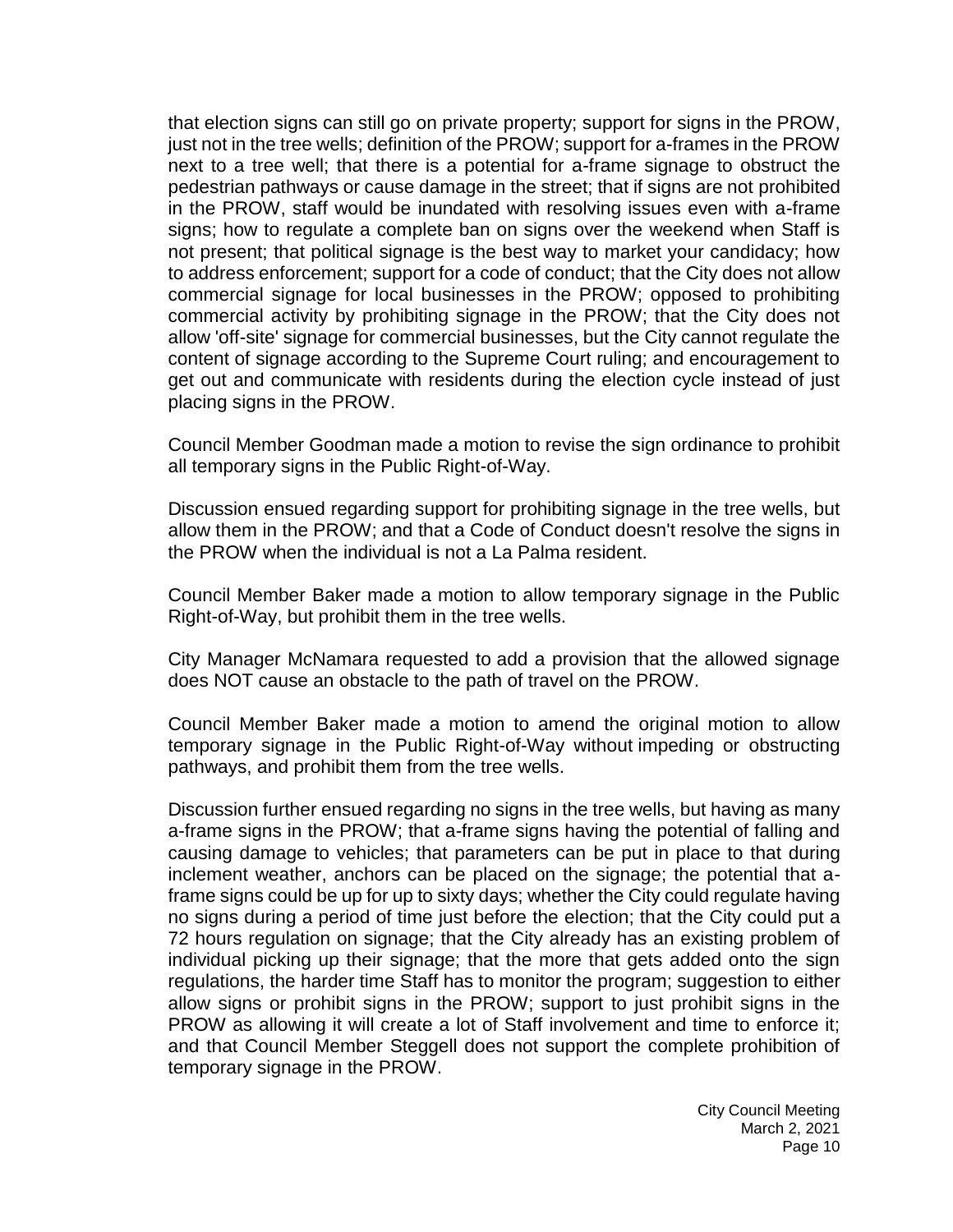The motion was seconded by Council Member Waldman and failed on the following vote:

- AYES: Council Member Baker, and Council Member Waldman.
- NOES: Council Member Goodman, Mayor Patel, and Mayor Pro Tem Steggell.

Mayor Pro Tem Steggell made a motion to leave the Municipal Code as is, allowing signage in the PROW, and create a Code of Conduct.

Discussion ensued regarding the Code of Conduct only applying to those running in local elections and not those running for other offices; opposition to regulating temporary signage in the PROW; that campaigns outside of the City wait for our candidates to put up their temporary campaign signs and then they follow suit; that the City will be inundated with signs in the PROW if not addressed; that the City Council whether in campaign mode or in private activity, will need to adhere to whatever the sign code says; that the length of time the signs are allowed could be regulated by not allowing signs from September - November, and that would mean no temporary signage in the PROW during that time including garage sale signage; that garage sale signs have been put on the City's retaining walls that are private property so they still are visible; and understanding the Council's position of not restricting or regulating signage while supporting the prohibition of temporary signs in the PROW.

Council Member Waldman made a motion to give a substitute motion of keeping the status quo, but prohibiting signs for ten weeks prior to the election on even numbered years.

Further discussion ensued regarding clarification of the motion being that temporary signage is prohibited only on even number years, for ten weeks prior to the election; that this motion does not address the temporary signage in our PROW during the other times of the year; and support for the substitute motion.

Public Input:

No members of the public wished to speak.

The motion was seconded by Council Member Baker and carried on the following vote:

> AYES: Council Member Baker, Mayor Patel, Mayor Pro Tem Steggell, and Council Member Waldman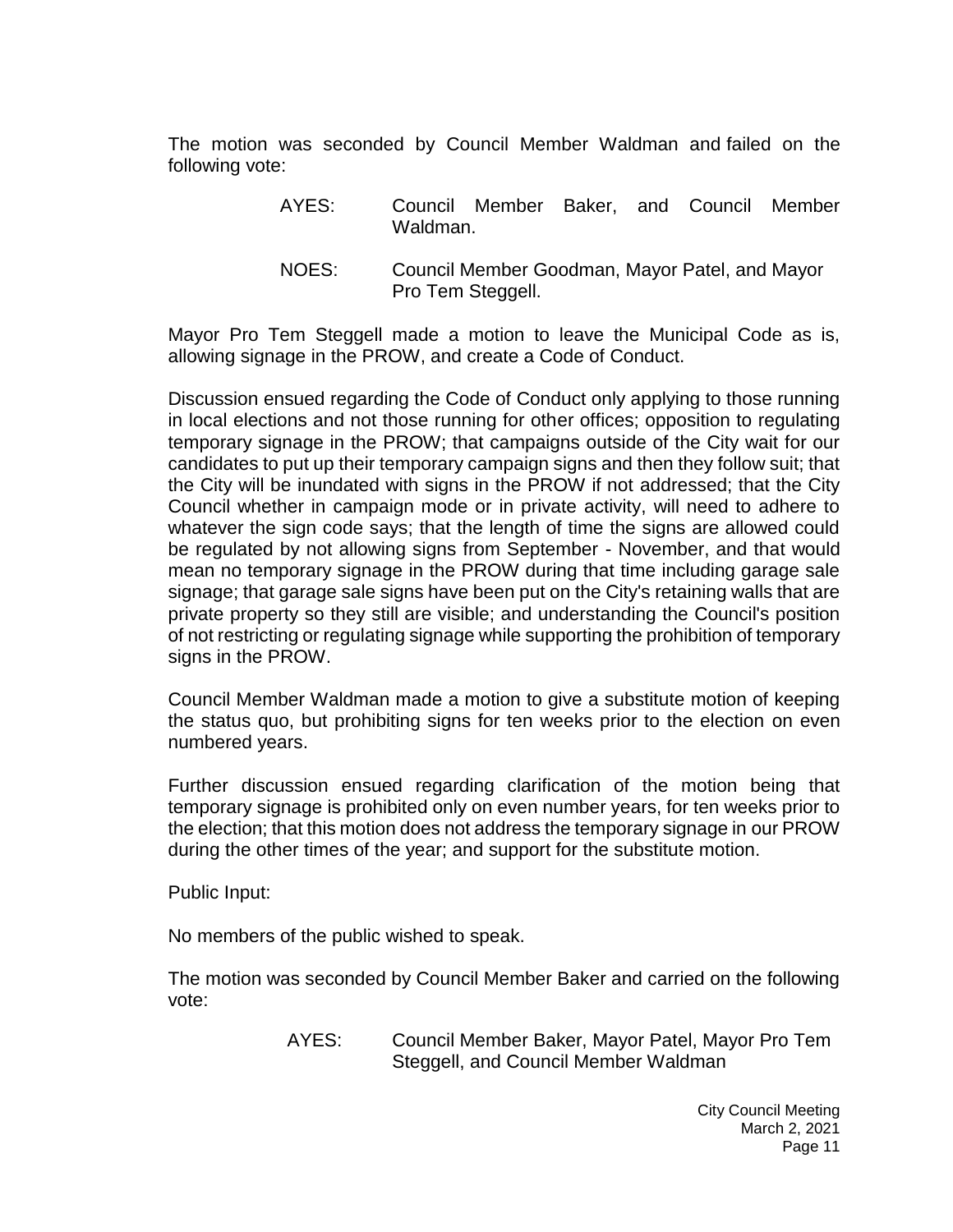### NOES: Council Member Goodman

Discussion ensued regarding the possibility of reviewing temporary signs by the City Council in the future if problems occur; and that the City Council has full authority to bring this item before the City Council at any time.

16. [Study Session: Ordinance allowing the sale of "Safe and Sane" Fireworks within](https://lapalma.granicus.com/MediaPlayer.php?view_id=&clip_id=1257&meta_id=168758)  City limits [Recommendation that the City Council receive the report and provide](https://lapalma.granicus.com/MediaPlayer.php?view_id=&clip_id=1257&meta_id=168758)  [direction, as appropriate, so that staff can bring a draft ordinance back for the](https://lapalma.granicus.com/MediaPlayer.php?view_id=&clip_id=1257&meta_id=168758)  [April 6, 2021 City Council meeting.](https://lapalma.granicus.com/MediaPlayer.php?view_id=&clip_id=1257&meta_id=168758)

Public Input:

City Clerk Kenney stated that the City Clerk's office has received two Oral Comments via email as follows:

Gerard Goedart and Vicki Hanson, La Palma residents, both wished to address the City Council regarding their opposition to the sale of fireworks in La Palma; that the public will assume that sales includes discharge of fireworks; and the negative impact this will have on our Police and Fire Departments.

The City Clerk closed by stating that a copy of the full email is being provided to the City Council and the City Clerk will keep a copy on file, and note it in the minutes.

City Attorney Thind gave the Staff Report.

Council Comments and Questions:

Discussion ensued regarding understanding the support for local non-profits, but there are other ways to do that than to allow fireworks stands; that having sales sends mixed messaging and impact police and fire service; assumption that sales equates use; that of the ten surrounding cities that permit the sale of fireworks, those ten cities permit the use; support to allow the sales of fireworks; that the City Council could revisit this issue if it has become problematic or proves to be hardship on the Police Department; support for a sunset provision if sales are allowed; that residents are lighting fireworks even with a ban in place; putting a limit on the amount of stands allowed; and support to cut off fireworks sales on July 4th.

Public Input:

No members of the public wished to speak.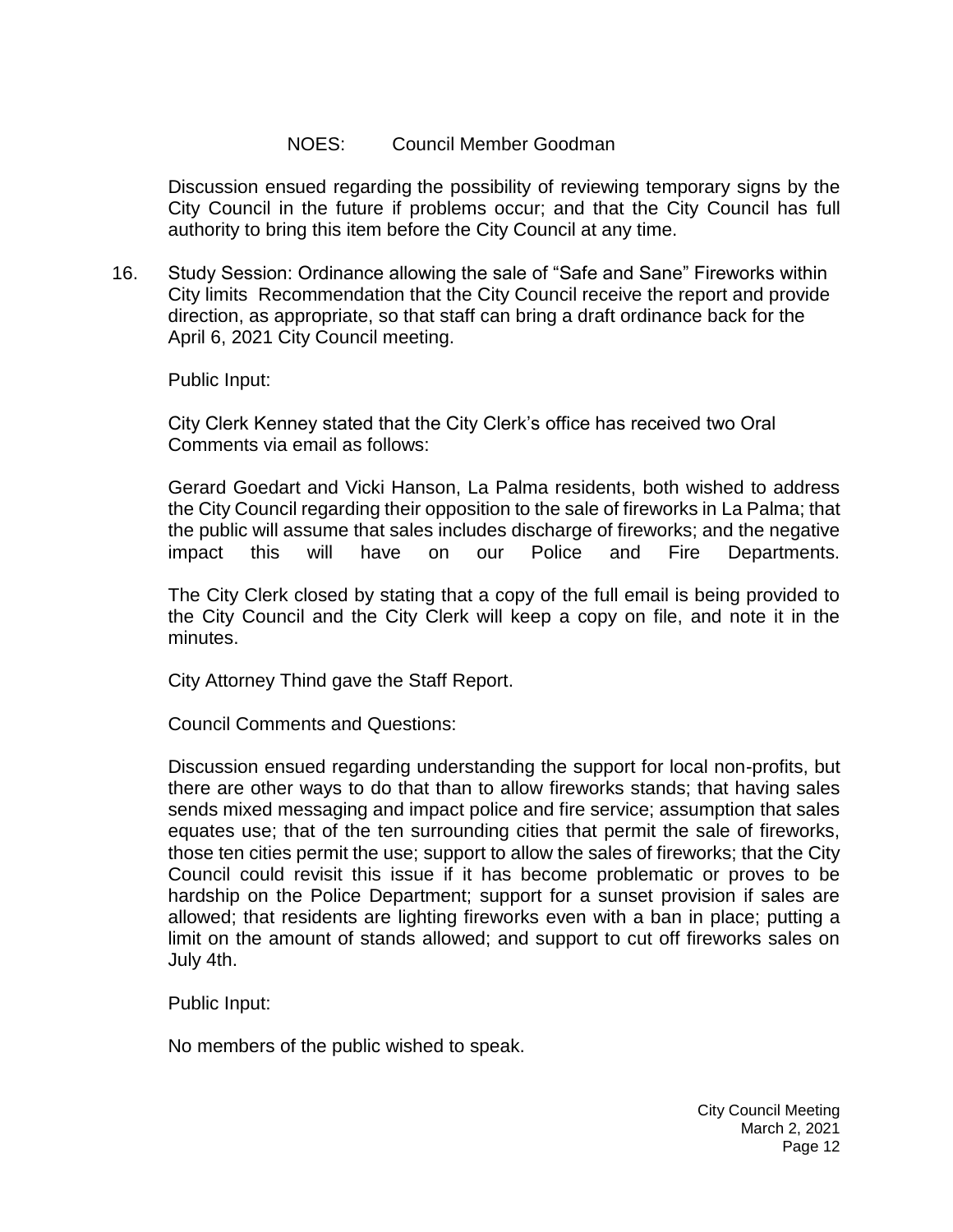City Attorney Thind recommended taking a straw vote on the four different issues listed in the Staff Report.

**Issue 1: Can the City Council revise the Municipal Code to allow for the sale of safe and sane fireworks within the City, but continue to prohibit the discharge and use of such fireworks with a sunset provision after July 4?**

- AYES: Baker, Patel, and Steggell
- NOES: Goodman and Waldman

### **Issue 2: If the City Council allows the sale of safe and sane fireworks within the City, which organizations should be allowed to sell them?**

Discussion ensued regarding whether the City could allow for profit and non-profit groups; that the City Council makes the decision on how the Ordinance is designed and who could sell fireworks; and a consensus of support for only allowing only non-profit groups like youth sports teams, churches, local schools, and booster clubs based in La Palma.

#### **Issue 3: If the City Council allows the sale of safe and sane fireworks within the City, approximately how many organizations should be allowed to sell them?**

Discussion ensued regarding allowing three to five booths throughout the City; that the City Council could determine a format to select the designees by either a lottery or on first come, first serve basis; that some organizations could share a booth; and a consensus to allow a range of three to no more than five booths.

## **Issue 4: If the City Council allows the sale of safe and sane fireworks within the City, where should sales be allowed?**

Discussion ensued regarding the need to provide ample parking and access; that signage or stickers on products need to be made clear that the use of fireworks in La Palma is not allowed; and a consensus to have the booths located in parking lots that do not cause traffic issues.

City Manager McNamara closed by reporting that Staff will return with some draft Ordinance language with the scope of all the issues discussed; that the timeline for adoption will allow for the sales by the holiday period; and that fireworks operators would be happy to work with local non-profits.

17. [Study Session regarding the 2021-2029 Housing Element](https://lapalma.granicus.com/MediaPlayer.php?view_id=&clip_id=1257&meta_id=168759)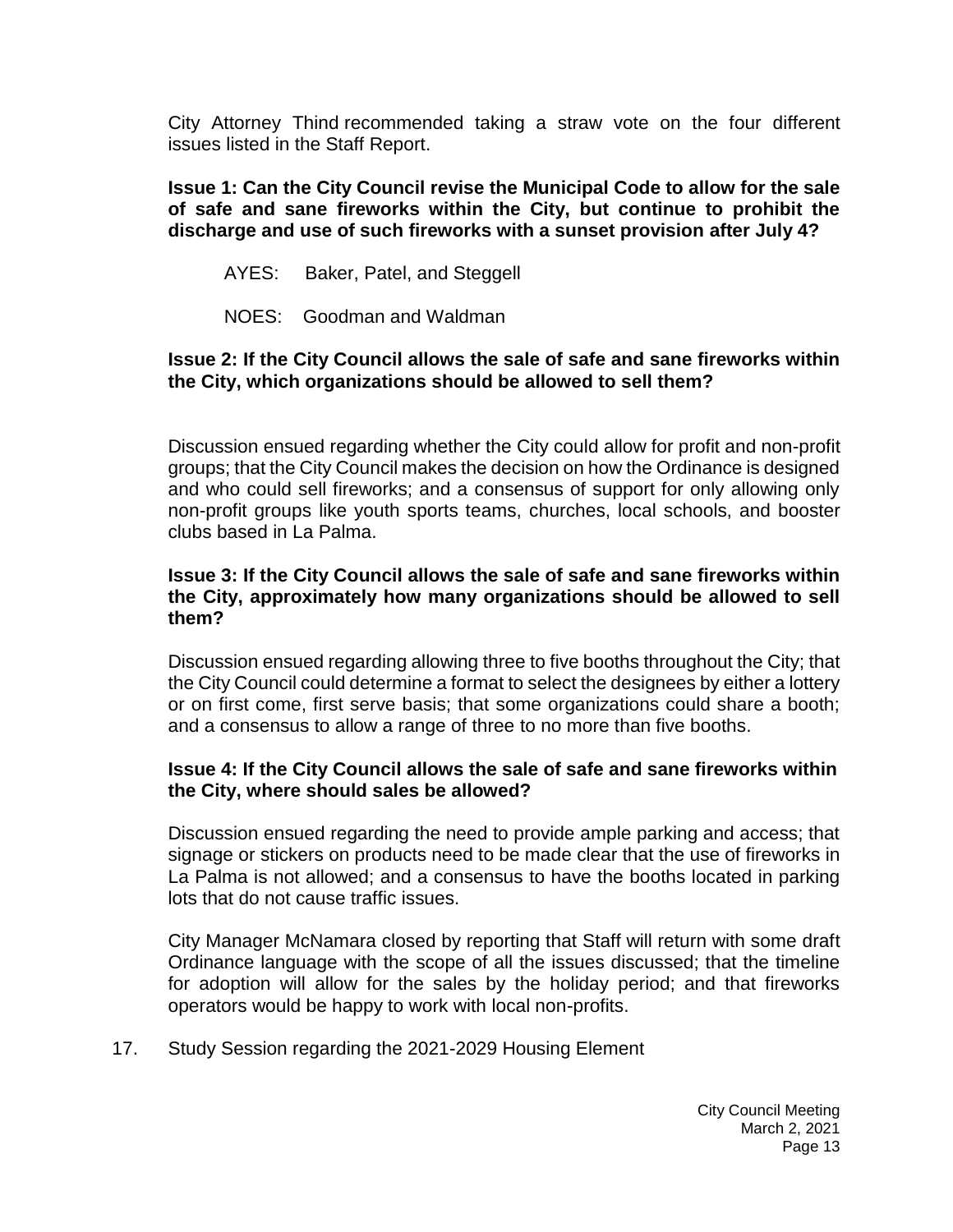- a) [Planning Manager Hutter introduced the Item. John Douglas representing](https://lapalma.granicus.com/MediaPlayer.php?view_id=&clip_id=1257&meta_id=168760)  [JDH Planning gave the Staff Report.](https://lapalma.granicus.com/MediaPlayer.php?view_id=&clip_id=1257&meta_id=168760)
- b) [Public Input:](https://lapalma.granicus.com/MediaPlayer.php?view_id=&clip_id=1257&meta_id=168761)

Cesar Covarubias representing the Kennedy Commission, addressed the City Council regarding support for programs and policies with the affordable housing sites.

c) [Council Comments and Questions](https://lapalma.granicus.com/MediaPlayer.php?view_id=&clip_id=1257&meta_id=168762)

Discussion ensued regarding the consultants work to address the Low and Very Low income housing accommodations; support for the allowance of Accessory Dwelling Units to be counted in the total number; that Staff can now package the report to start the submittal process to the State; support for the getting the project completed; and a consensus to receive and file the report.

# [COUNCILMEMBER AB1234 REPORTS, REPORTS FROM CITY-AFFILIATED](https://lapalma.granicus.com/MediaPlayer.php?view_id=&clip_id=1257&meta_id=168763)  [COMMITTEES, AND COUNCIL REMARKS](https://lapalma.granicus.com/MediaPlayer.php?view_id=&clip_id=1257&meta_id=168763)

**Council Member Goodman** attended the League of California Cities (LOCC) Economic Development Round Table; Orange County Sanitation District (OCSD) Board meeting; Mayor Garcetti's Black History Month Round Table; the OCSD Legislative and Public Affairs Committee meeting; the OCSD Audit Ad-Hoc Committee Meeting; the OCSD Administration Committee meeting; Assemblywoman Quirk Silva's brown bag lunch meeting regarding the COVID-19 vaccine distribution; a virtual tour of the OCSD Facilities; the LOCC Orange County (LOCC-OC) Division Meeting; and the California Joint Powers Insurance Authority (CJPIA) Executive Committee Meeting.

**Council Member Waldman** had nothing to report.

**Council Member Baker** attended the LOCC Economic Development Roundtable; Assemblywoman Sharon Quirk-Silva's Breakfast Club and Brown Bag Lunch meeting; the LOCC Asian-Pacific Islander (API) Caucus Welcome Reception; the LOCC Homelessness Roundtable; the LOCC Mayors and Council Members Roundtable; the Orange County Library Advisory Board Workshop; LOCC OC General Membership Meeting; the LOCC Women's Caucus Membership Meeting; the Harassment Prevention for Supervisors and Officials Training; the LOCC Parks & Recreation Reopening Guidance Discussion; and the LOCC Parks & Recreation Roundtable.

**Mayor Pro Tem Steggell** attended the Orange County Fire Authority Board of Directors meeting.